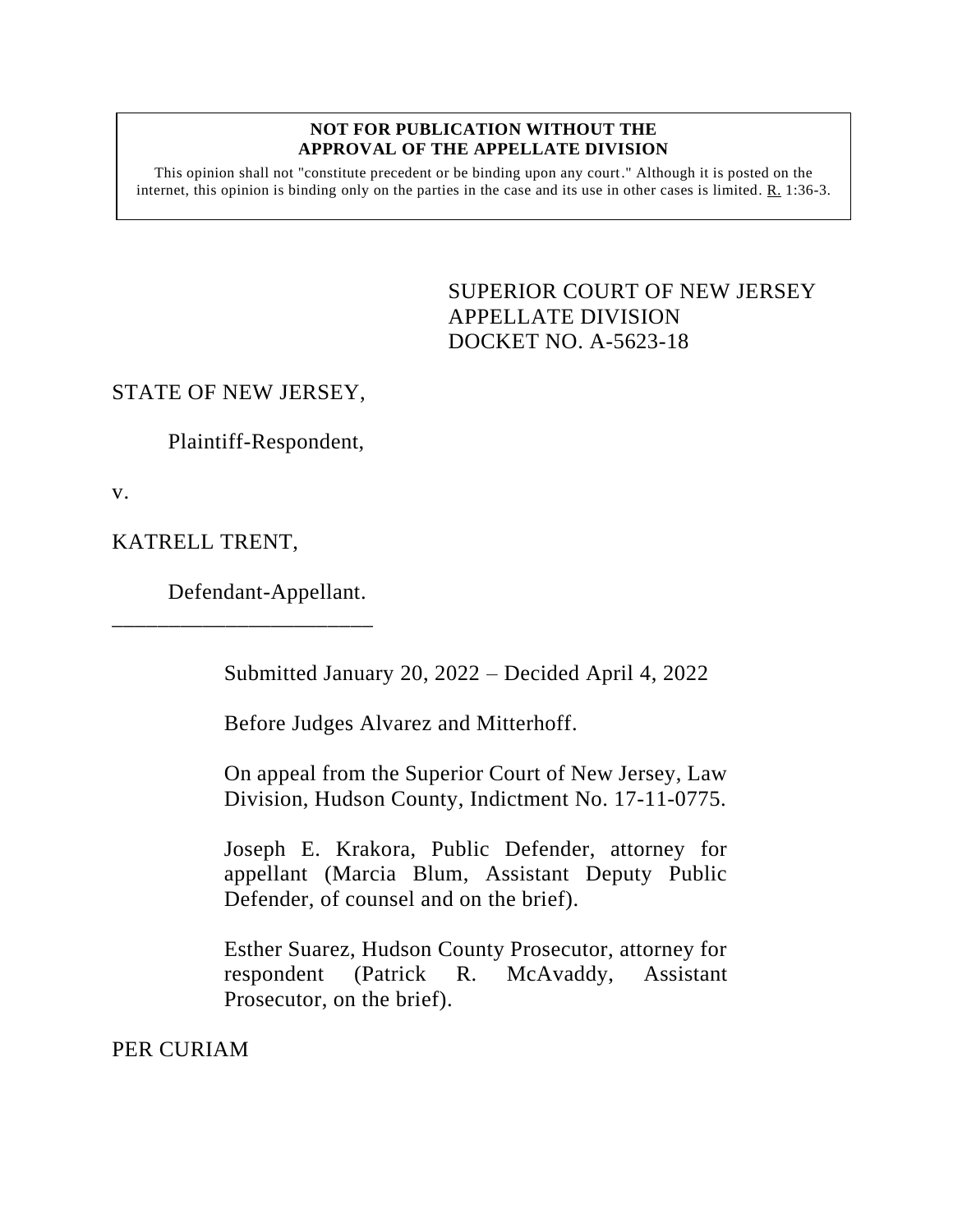Tried by a jury, defendant Katrell Trent was convicted of second-degree possession of a weapon for an unlawful purpose, N.J.S.A. 2C:39-4(a)(1), second-degree unlawful possession of a handgun without a permit, N.J.S.A. 2C:39-5(b)(1), and the second-degree aggravated assault of Terrell Corbin. The trial judge sentenced defendant on the weapons offenses to concurrent five-year prison terms, subject to a Graves Act one-year parole ineligibility. See N.J.S.A. 2C:43-6(c). The judge imposed a concurrent eight-year term of imprisonment on the aggravated assault, subject to the No Early Release Act's (NERA) eightyfive percent parole ineligibility. See N.J.S.A. 2C:43-7.2. The jury acquitted defendant of a charge of first-degree attempted murder of Corbin, N.J.S.A. 2C:5-  $1(a)(1)$  and  $2C:11-3(a)(1)$ , and second-degree serious bodily injury assault of Davon Gordon, N.J.S.A. 2C:2-6 and 2C:12-1(b)(1). We affirm the convictions and sentence.

At trial, Corbin testified that in the early morning hours of June 4, 2016, he and Gordon passed a bar; Corbin noticed a group of about ten to fifteen men standing outside. As they went by, Gordon exchanged words with someone in the group. Corbin was on his phone and did not hear what was said.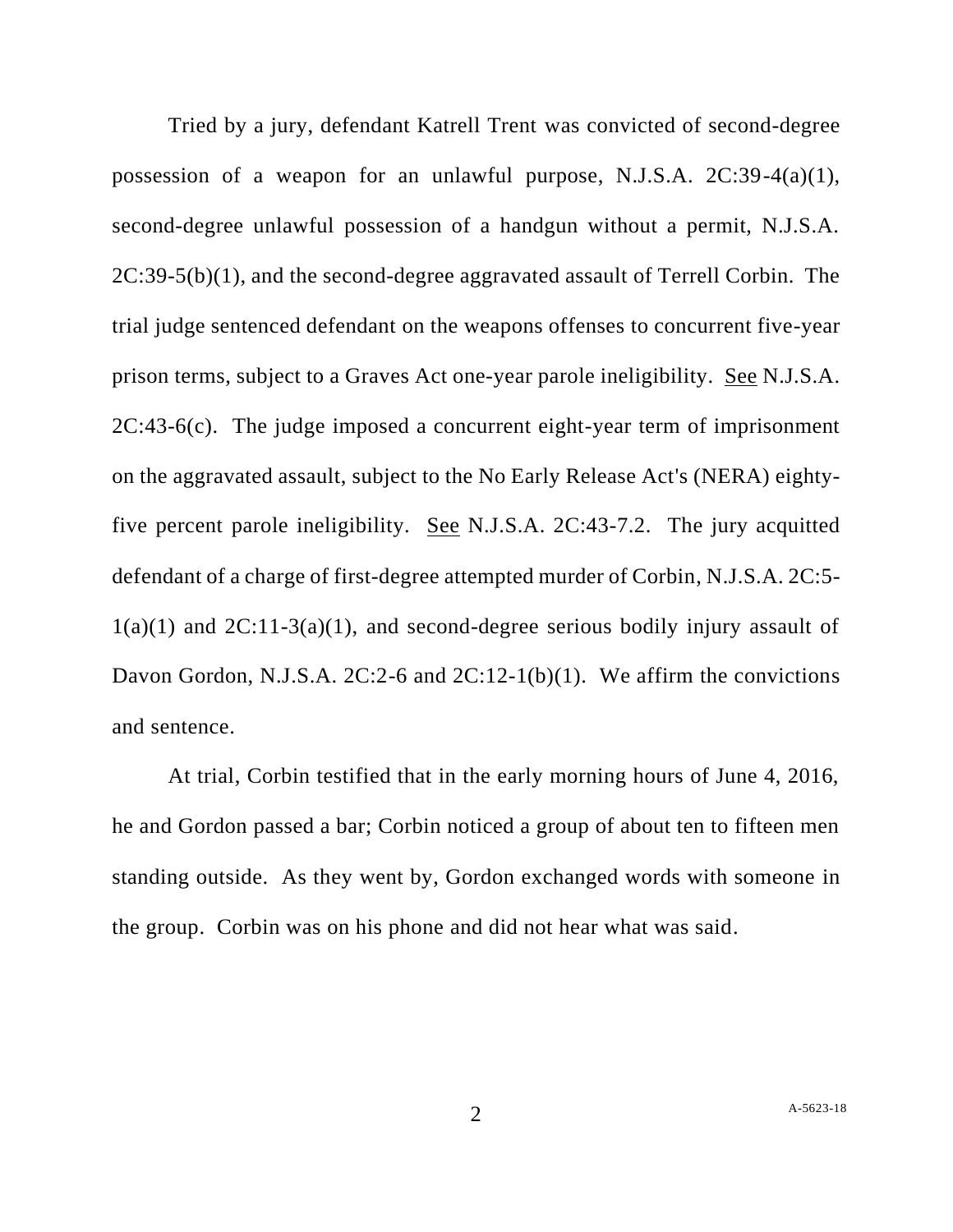Gordon parked about a block away, and as the men walked back, someone approached Corbin and asked if Corbin had said an obscenity to him earlier. Corbin denied doing so, turned away, and was shot in the left buttock.

Police recovered security camera recordings from the area, from which they extracted still photographs. The surveillance videos and the photographs were shown to the jury, and while testifying, Corbin described his assailant as brown-skinned, with a short haircut, and wearing a red hoodie. He identified a man in the video as the shooter, although he could not identify defendant in court.

Tavin Robinson, a participant in the assault charged by separate indictment, identified defendant as the man wearing red in a recorded interview with police. Robinson's interview was played for the jury after he repudiated his statement on the stand. See State v. Gross, 121 N.J. 1 (1990), and N.J.R.E. 803(a). That repudiation included Robinson claiming police made him memorize a lengthy narrative before the recording equipment was activated.

After he was shot, Corbin was pummeled and "stomped" by the shooter and his companions, whom Corbin identified as a bald man, a man with dreadlocks, and a man with a ponytail. As he was beaten, Corbin lay curled on the ground in the fetal position. When his assailants heard the sound of gunfire,

3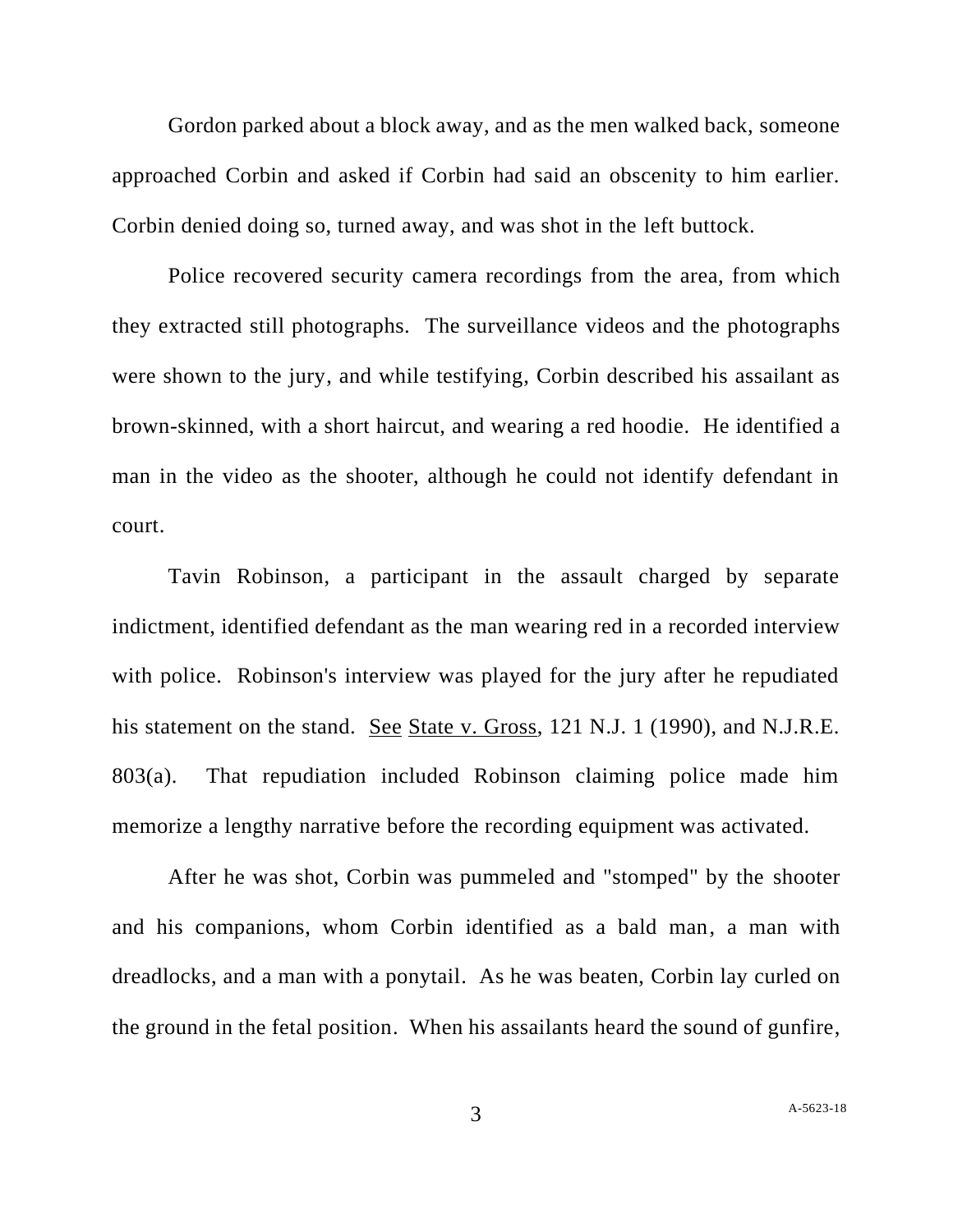they fled. The surveillance videos show the man in the red shirt throwing away a black object, which the State contended was the gun used to shoot Corbin. Corbin got up and tried to rouse Gordon, who was prone between two parked cars. Gordon had been shot multiple times and could not move; he was hospitalized but died hours later.

A nearby resident testified that he was awakened by the sound of a gunshot, and when he looked out the window, he saw a group of men brutally beating someone who was lying on the ground. The witness said there were three assailants, including a man in a red shirt.

During deliberations, the trial judge allowed jurors to have the State's transcription of Robinson's recorded statement. The judge's instructions did not include a specific unanimity charge; none was requested. The transcript of Robinson's Mirandized statement was admitted into evidence.

On appeal, defendant raises the following four points:

### POINT I

IT WAS REVERSIBLE ERROR FOR THE PROSECUTOR TO DEFINE REASONABLE DOUBT AS A "GUESSTIMATED" MATHEMATICAL CALCULATION.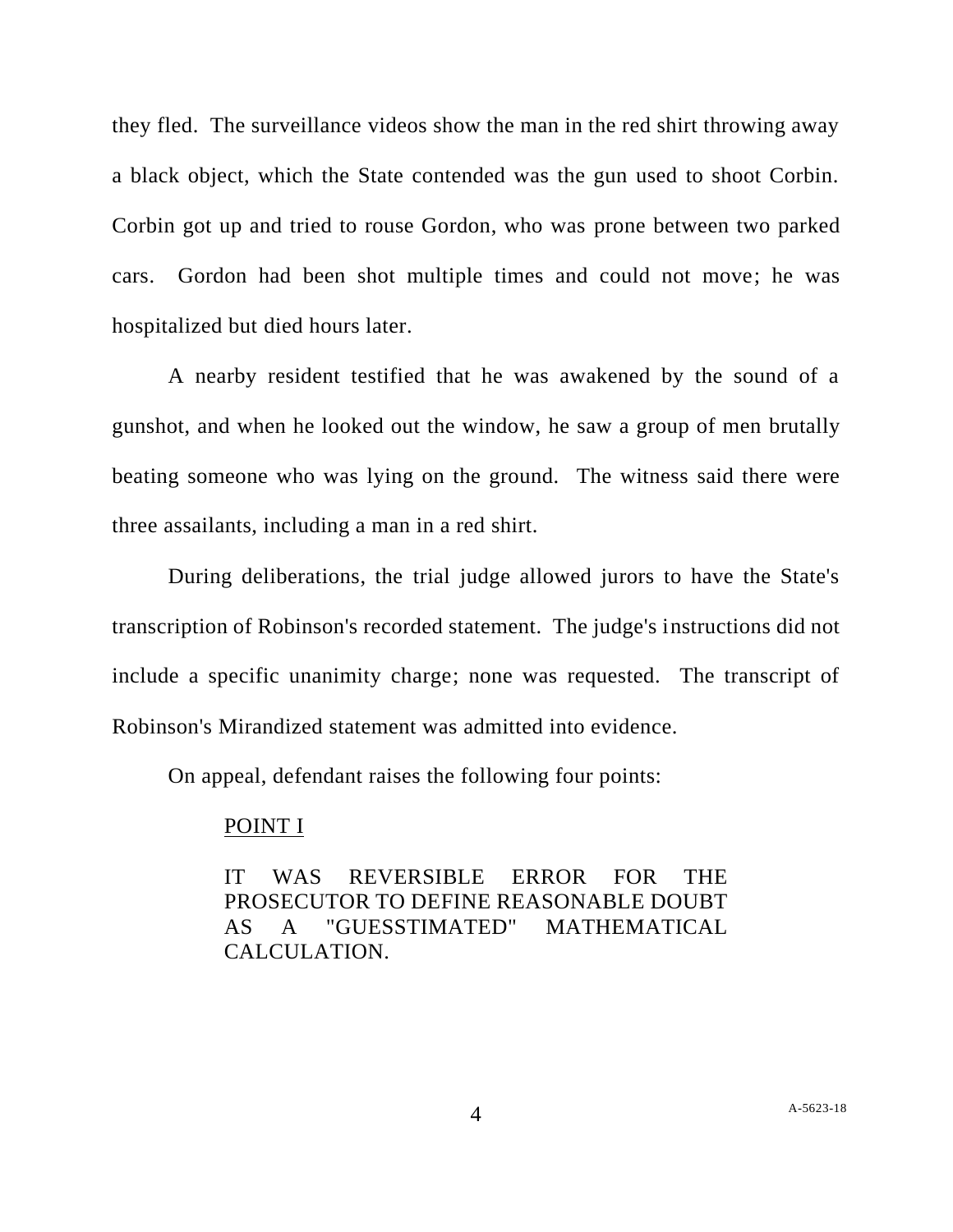## POINT II

THE ASSAULT CONVICTION MUST BE REVERSED BECAUSE DIFFERENT JURORS MAY HAVE CONVICTED OF ASSAULT BASED ON DIFFERENT ACTS, BUT THEY WERE NOT REQUIRED TO IDENTIFY THE ACTS OR TO FIND ONE ACT UNANIMOUSLY.

## POINT III

IT WAS REVERSIBLE ERROR FOR THE COURT TO GIVE THE JURY A TRANSCRIPTION OF ROBINSON'S VIDEORECORDED PRETRIAL STATEMENT IMPLICATING DEFENDANT IN THE ASSAULT, DESPITE THE FACT THAT THE JURY DID NOT REQUEST THE STATEMENT AND ROBINSON DISAVOWED THE STATEMENT AT TRIAL.

# POINT IV

THE SENTENCE OF EIGHT YEARS, SIX YEARS AND TEN MONTHS WITHOUT PAROLE, IS BASED ON UNSUPPORTED AGGRAVATING FACTORS AND IMPROPERLY REJECTED MITIGATING FACTORS, AND IS EXCESSIVE.

I.

Defendant's first objection is to the prosecutor's comments during

summation. The prosecutor said:

So let's talk about reasonable doubt. And it's true, people always want some quantification. What percentage? There's no percentage. And it's supposed to be that way.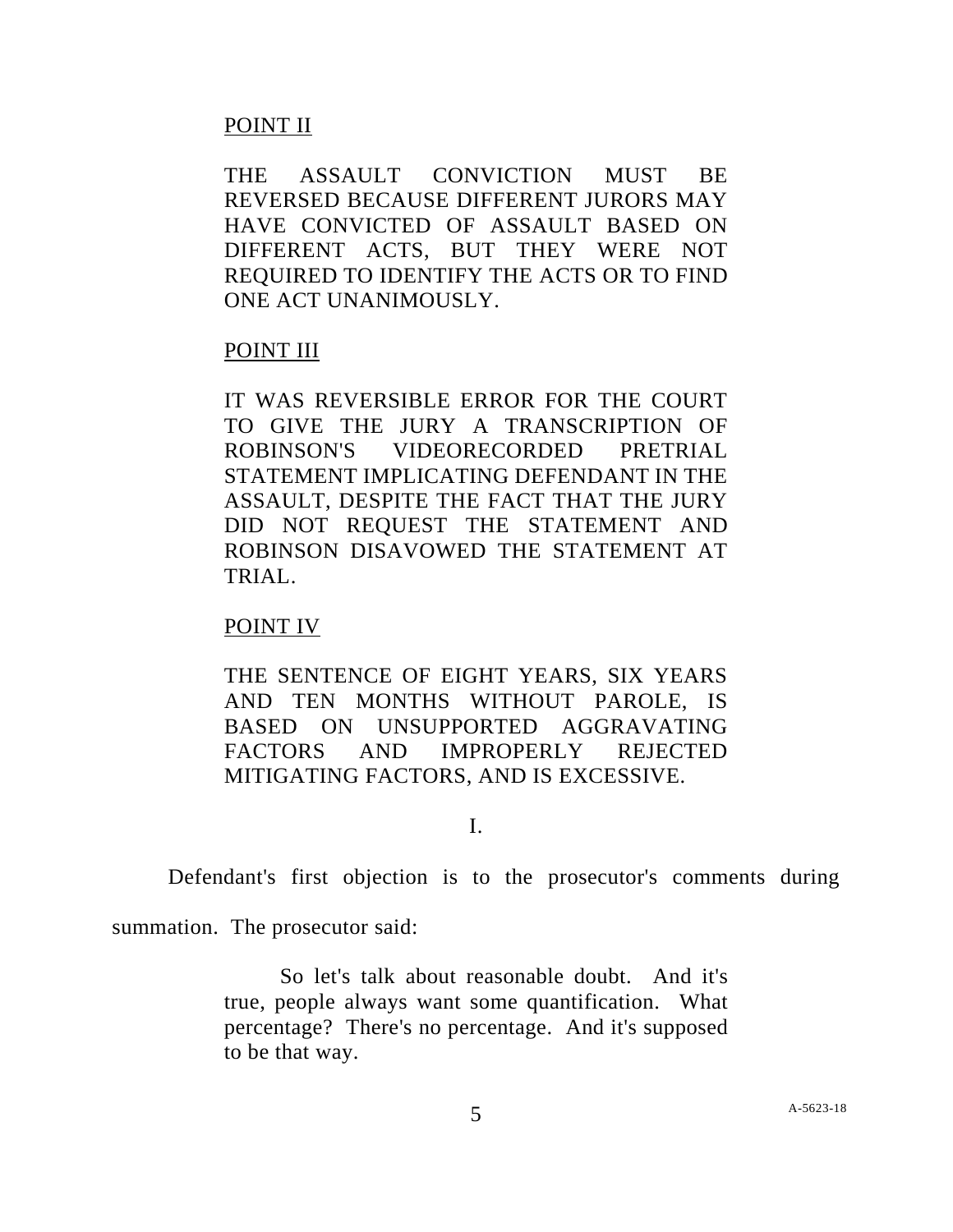But let me ask, offer two potentially useful insights. Let me actually first correct something counsel[] said last night.

Mr. Robinson's attorney said if you have any doubt, if you have a duty or responsibility and an obligation, not guilty. That is simply not accurate. The law is right before you and the Judge will read you the law.

As it says, we know very few things for absolute certainty, so that doesn't say that you have to have no doubt. It's reasonable doubt. And here's what I would suggest. That first word is every bit as important as that second word.

Right? Don't drop it out. Reasonable qualifies what that doubt has to be. So what I did on the bottom is I, and I hope I don't offend anyone, I approximated maybe average ages of the jurors. 40. Right? Let's take that number.

And there'll be 12 of you deliberating. So 40 times 12 times 365 days in the year. What we have is the number of days that you have been on this planet collectively. Obviously guesstimated. Here's the question, right? That I think you should ask yourself.

Is this something that doesn't happen every day? Or is this something that doesn't happen every day? Because if it hasn't happened in y[o]ur collective 175,000 days on the Earth, then I think you have some good insight into whether, whatever doubt you may or may not have would be reasonable.

[19T69:1-70:8]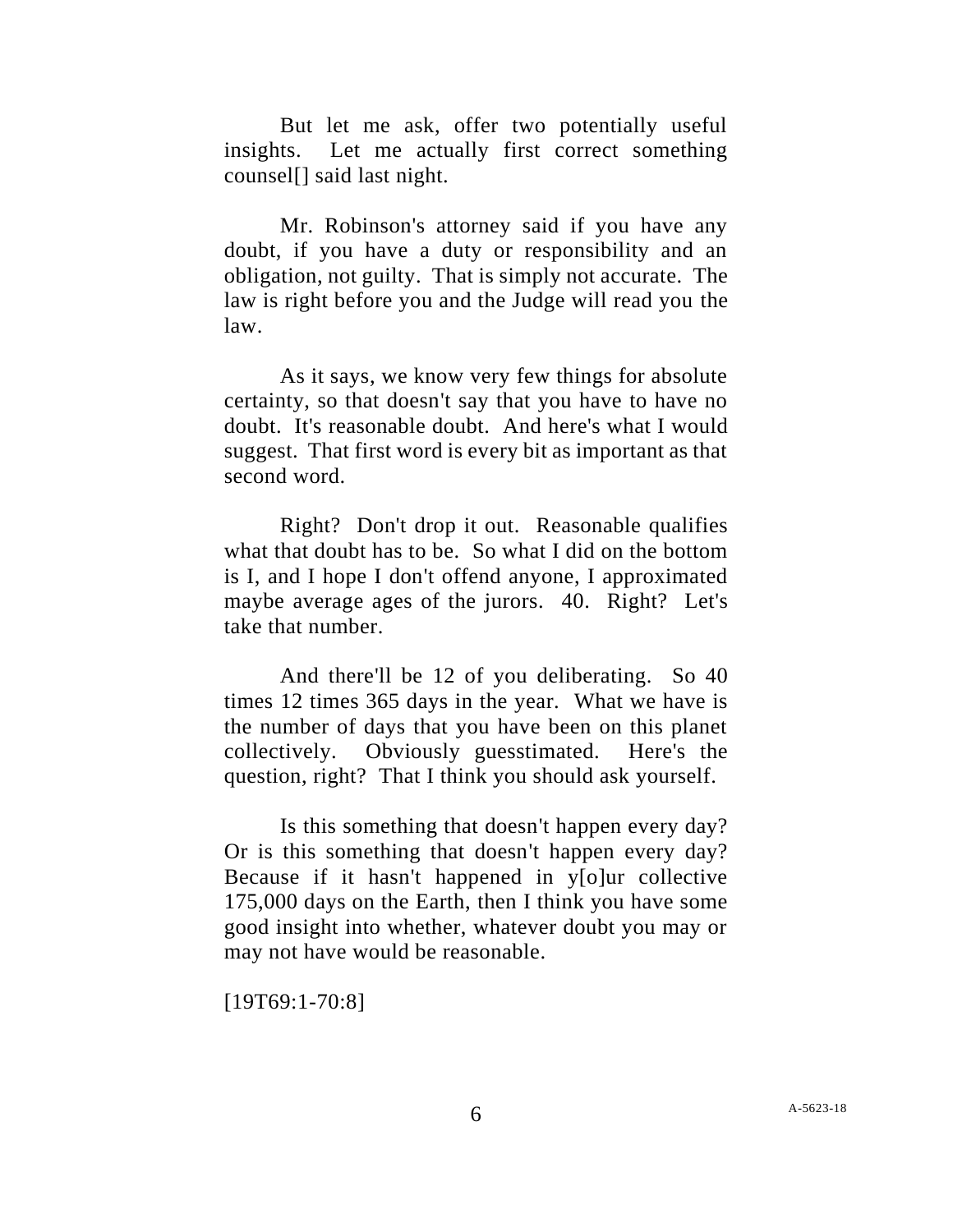We assess defendant's assertion of prejudice within the context of the judge's instruction in the model closing charge, Model Jury Charges (Criminal), "Criminal Final Charge" (rev. May 12, 2014), that the comments of the attorneys are not the law. Even in the absence of that context, it seems clear that the prosecutor's intent was to merely dramatize the fact that jurors bring their common sense and life experiences to deliberations. Before the analogy, he said that "the law is right before you and the judge will read you the law." Thus, his statement could not have confused the jurors into thinking that reasonable doubt was defined by anything other than the judge's instructions, which reiterated the definition of reasonable doubt both in the opening and the closing charge. The contention that the prosecutor's characterization misled the jury into a different, improper definition of reasonable doubt has no merit.

During deliberations, the jury expressed concern they might be unable to reach a unanimous verdict on all the charges. Nothing in the record connects their concern with the prosecutor's analogy. The jury's comment, along with their request for playbacks of testimony and video recordings, does not manifest a misunderstanding of the meaning of reasonable doubt. Instead, it signifies their careful and thoughtful consideration of the case, and ultimate decision which included defendant's acquittal of some of the charges.

7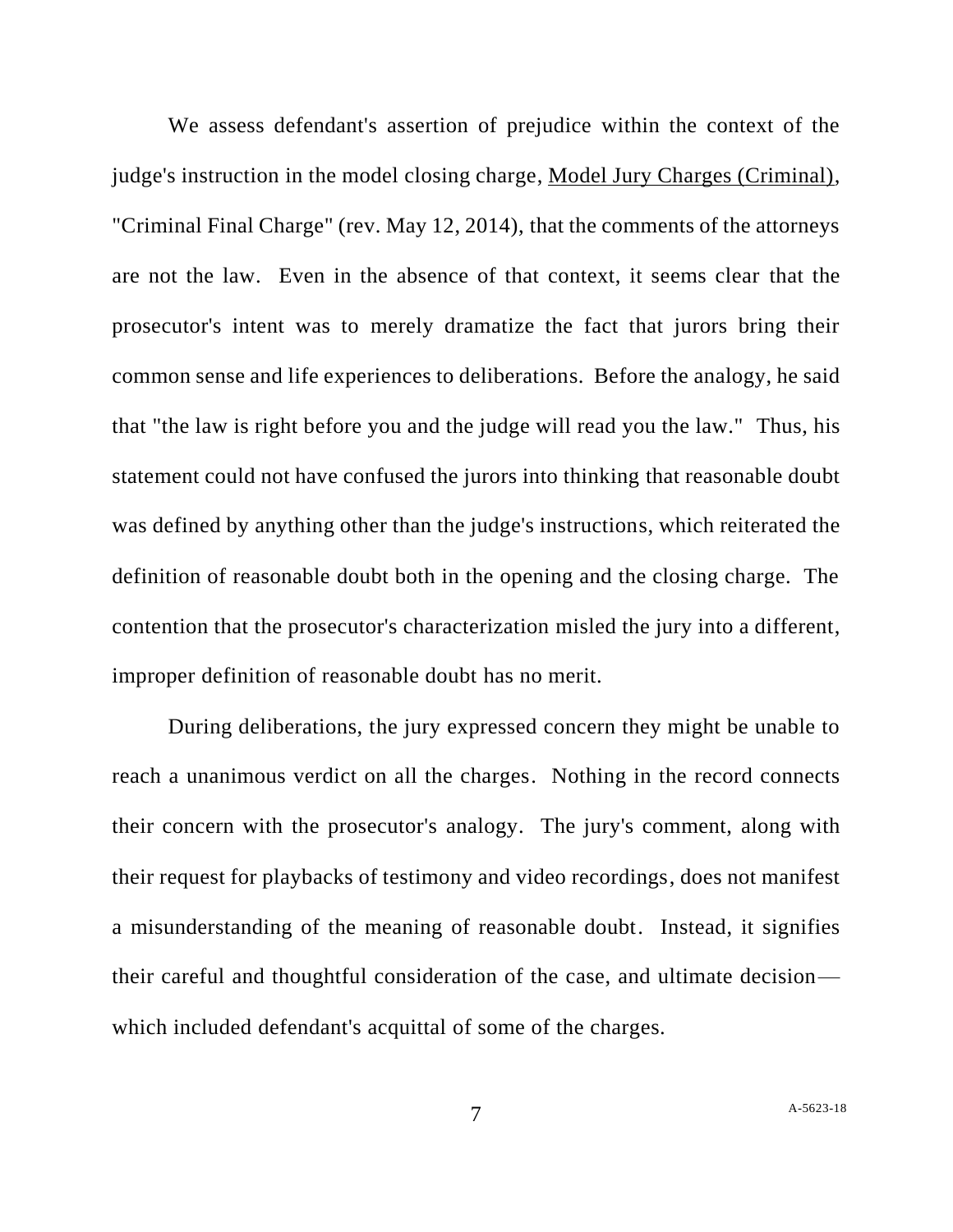The proofs in this case demanded careful scrutiny. The prosecutor's statement, to which no objection was raised, was not an infringement on defendant's right to a fair trial. It was not plain error, a misstatement "of such a nature as to have been clearly capable of producing an unjust result." See R. 2:10-2; State v. Maloney, 216 N.J. 91, 104 (2013).

#### II.

Defendant's next point, that a unanimity jury instruction was necessary as to the aggravated assault, is anchored in his position that some jurors may have convicted because they believed he shot Corbin, while others may have done so because they believed he punched or kicked Corbin, or in some other way participated in the melee. Thus, he argues, the verdict might not have been unanimous.

Defendant did not request a unanimity instruction during trial. Since the challenge to the charge is being raised for the first time on appeal, we review it under the plain error standard. State v. Morais, 359 N.J. Super. 123, 134-35 (App. Div. 2003). We presume the instructions were adequate. Ibid.

In State v. Parker, the defendant was charged with sexual assaults involving several students. 124 N.J. 628, 632 (1991). The Supreme Court directed that where "a danger [exists] of a fragmented verdict[,] the trial court

8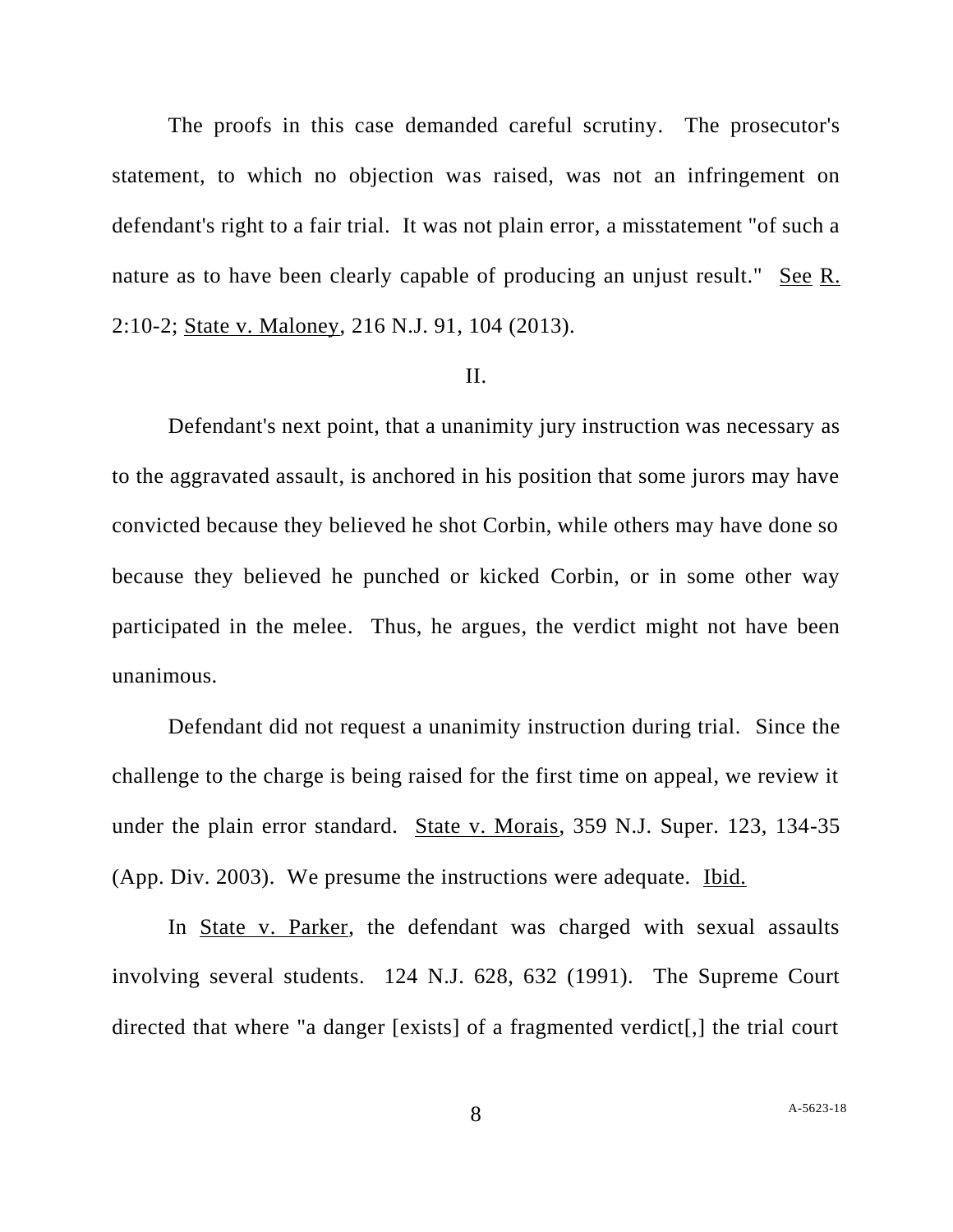must upon request offer a specific unanimity instruction." Id. at 637. But the failure to charge does not necessarily constitute reversible error. Ibid. The danger of a fragmented, non-unanimous verdict arises only "where the facts are exceptionally complex, or where the allegations in a single count are either contradictory or only marginally related to one another, or where there is a variance between the indictment and the proof at trial, or where there is a tangible indication of jury confusion." Id. at 636 (citations omitted).

Because the acts in Parker, even though they involved different students, stemmed from the defendant's violation of the special relationship between teacher and student, the Court found no need for a unanimity charge. Id. at 639. Furthermore, the Court concluded the jury was not confused about reaching a unanimous verdict, although it asked questions regarding official misconduct and endangerment. Ibid.

In State v. T.C., 347 N.J. Super. 219, 223 (App. Div. 2002), the defendant engaged in several forms of physical abuse and negligence of her son over a period of roughly fifteen months. Because "there was no indication of juror confusion, nor were there two separate theories being submitted to the jury[,]" there was no need for a unanimity instruction, and no error by its omission. Id. at 243. This was true even though jurors may have convicted the defendant on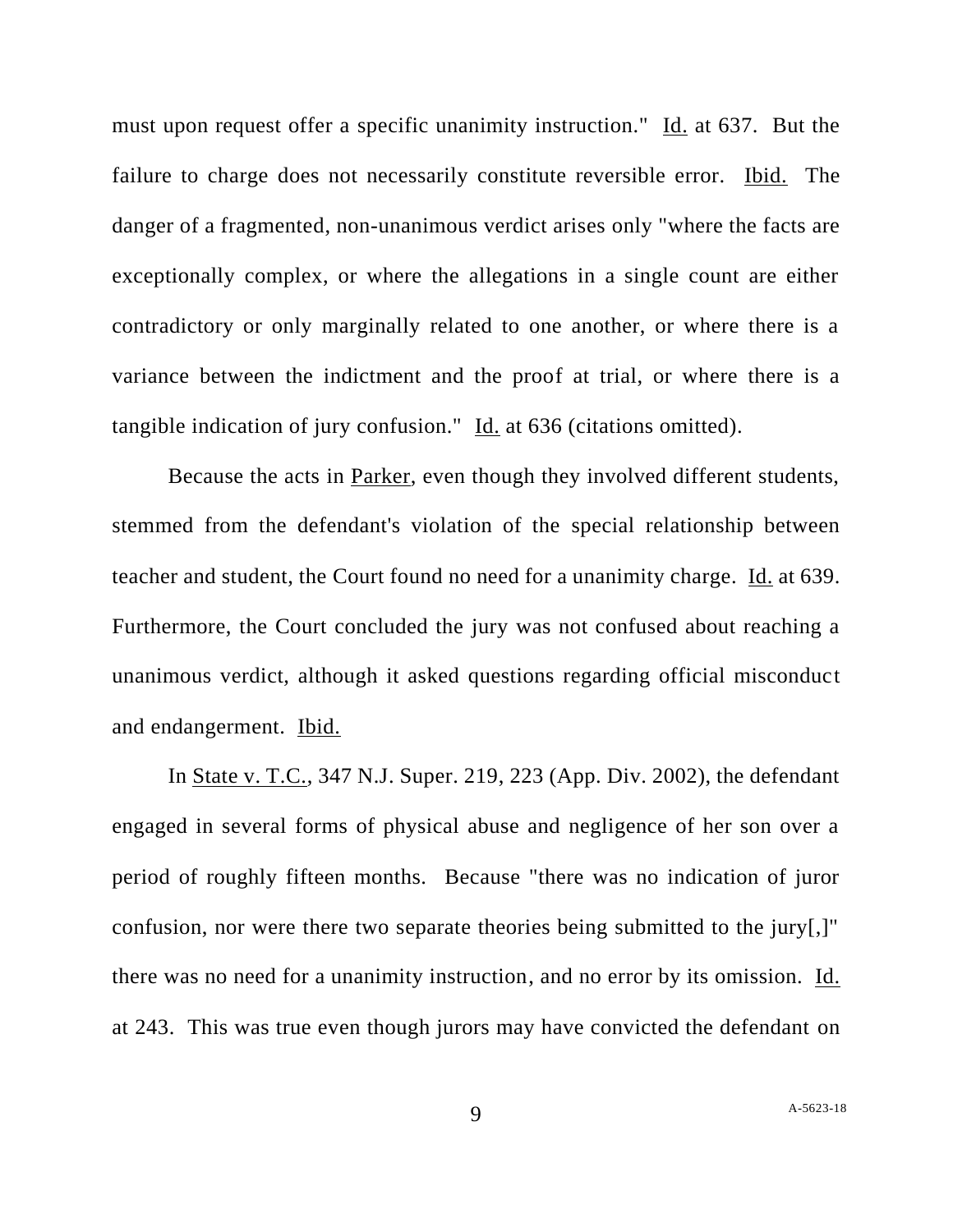her commission of different acts: "[t]here was but one theory of ongoing emotional and physical abuse over a period of time[.]" Ibid.; see also State v. Kane, 449 N.J. Super. 119, 127-42 (App. Div. 2017) (where defendant assaulted victim on different occasions during a single evening, causing multiple injuries, no unanimity instruction was necessary because defendant's conduct was a "continuum of violence.").

The assault in this case involved a continuum of violence. It is noteworthy that the jury convicted only defendant of aggravated assault upon Corbin, and either acquitted the remaining co-defendants or found them guilty of simple assault. There was "no realistic possibility that a minority of jurors was willing to ground" the aggravated assault conviction on the punching and kicking as opposed to the shooting. See Kane, 449 N.J. Super. at 142.

#### III.

Rule 1:8–8 provides that "[t]he jury may take into the jury room the exhibits received in evidence . . . . " State v. A.R., 213 N.J. 542, 560 (2013). This language does not distinguish "between testimonial evidence, such as statements or depositions, and non-testimonial evidence," and if read literally, the rule would authorize the presence of all exhibits in the deliberation room. Ibid. However, courts have held that a jury cannot be permitted unfettered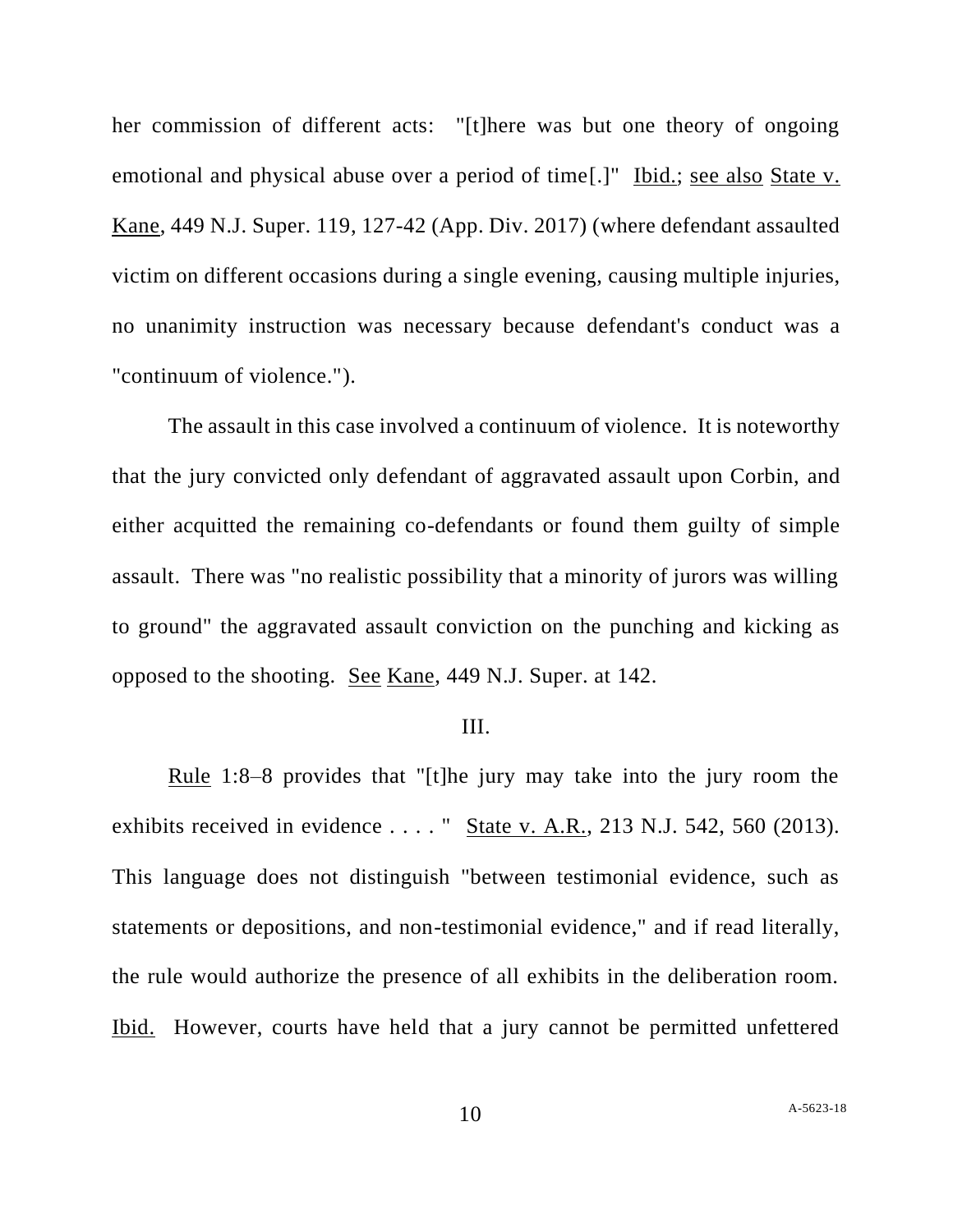access to video exhibits. Ibid.; State v. Burr, 195 N.J. 119, 134 (2008); State v.

Weston, 222 N.J. 277, 289-94 (2015); State v. Michaels, 264 N.J. Super. 579,

643-44 (App. Div. 1993). As the Court explained in Burr,

[A] video replay . . . presents much more information than does a transcript reading. In essence, the witness is brought before the jury a second time . . . . The witness' words and all of the animation, passion, or sympathy originally conveyed are again presented to the jury. It is difficult to deny that there is an advantage that may be gained in such circumstances.

[195 N.J. at 133 (quoting Michaels, 264 N.J. Super. at 644).]

Thus, when confronted with a jury's request to view a video exhibit a second time, a trial court must abide by certain specific procedural safeguards. Id. at 135.

With regard to this jury's access to transcripts in the deliberation room, which defendant challenges, the law is different. There is "no error in admission into the jury room of transcripts of tape recordings of conversations obtained by the State." State v. DeBellis, 174 N.J. Super. 195, 199 (App. Div. 1980). A judge may admit them where he is "certain that they [are] reasonably accurate," and the judge instructs the jury as to their reliance upon the transcripts. Ibid.

The judge did not instruct the jury that the controlling evidence was the video, not the transcript. However, the lack of warning is inconsequential since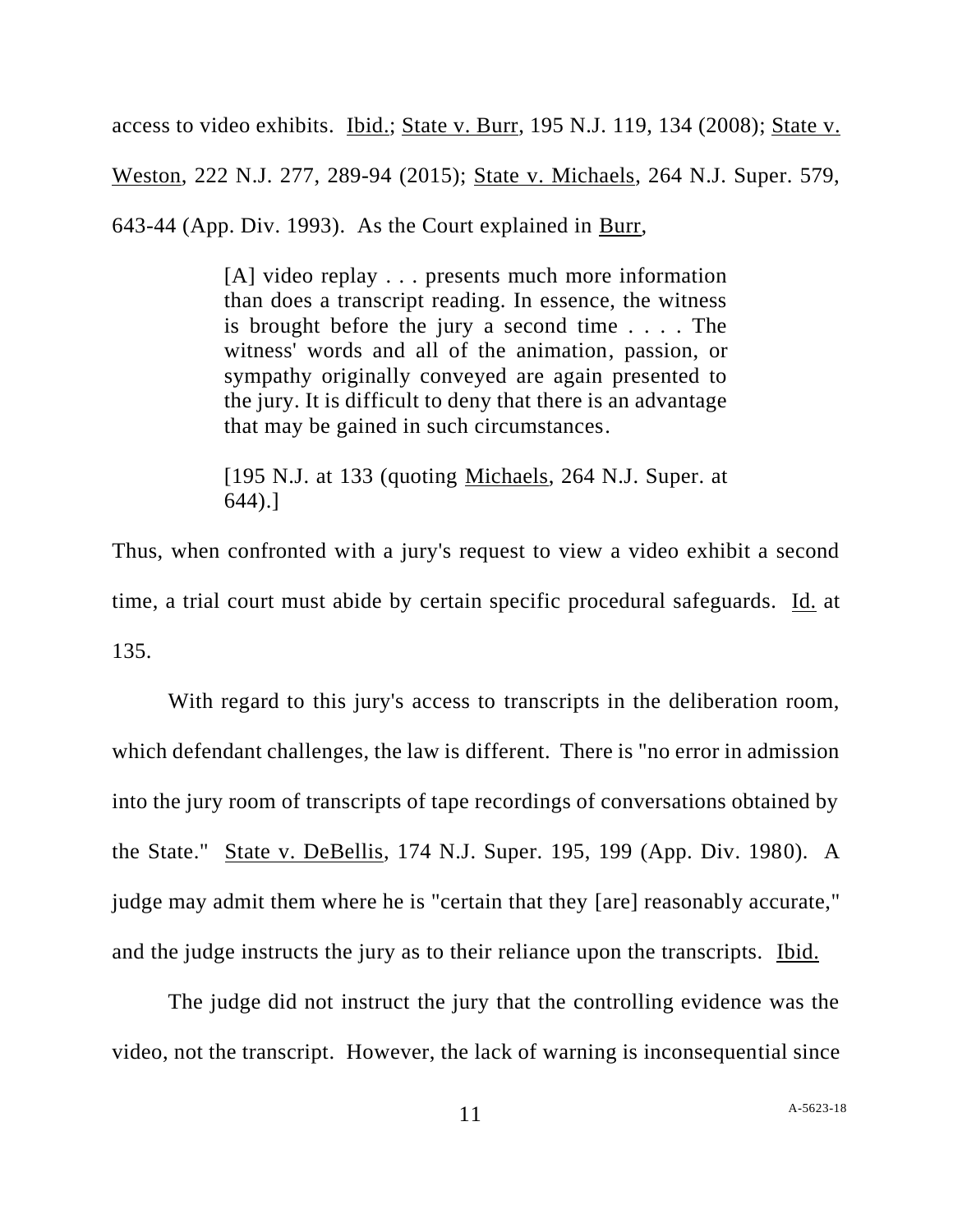defendant does not challenge now, nor did he at trial, the accuracy of the transcript.

Robinson did not say he saw defendant with a gun; neither did the neighbor. Defendant's weapons convictions were likely the result of Corbin's testimony that someone wearing red clothing shot him and assaulted him, and his identification of that person on the surveillance video. Robinson's statement to the police linked Corbin's identification to defendant by naming the person wearing red clothing. The jury heard at least three times during trial that Robinson had told police the person in red clothing was defendant. Thus, the admission of the transcript did not prejudice defendant because its impact was likely minimal.

Defendant's claim that the jury might have convicted because they might have given more weight to the transcript of Robinson's statement, as opposed to Robinson's renunciation of it while on the stand, requires little discussion. Robinson's narrative was probably rejected by the jury because it was so implausible—that police invented a lengthy story and forced him to memorize it before he was interviewed on camera.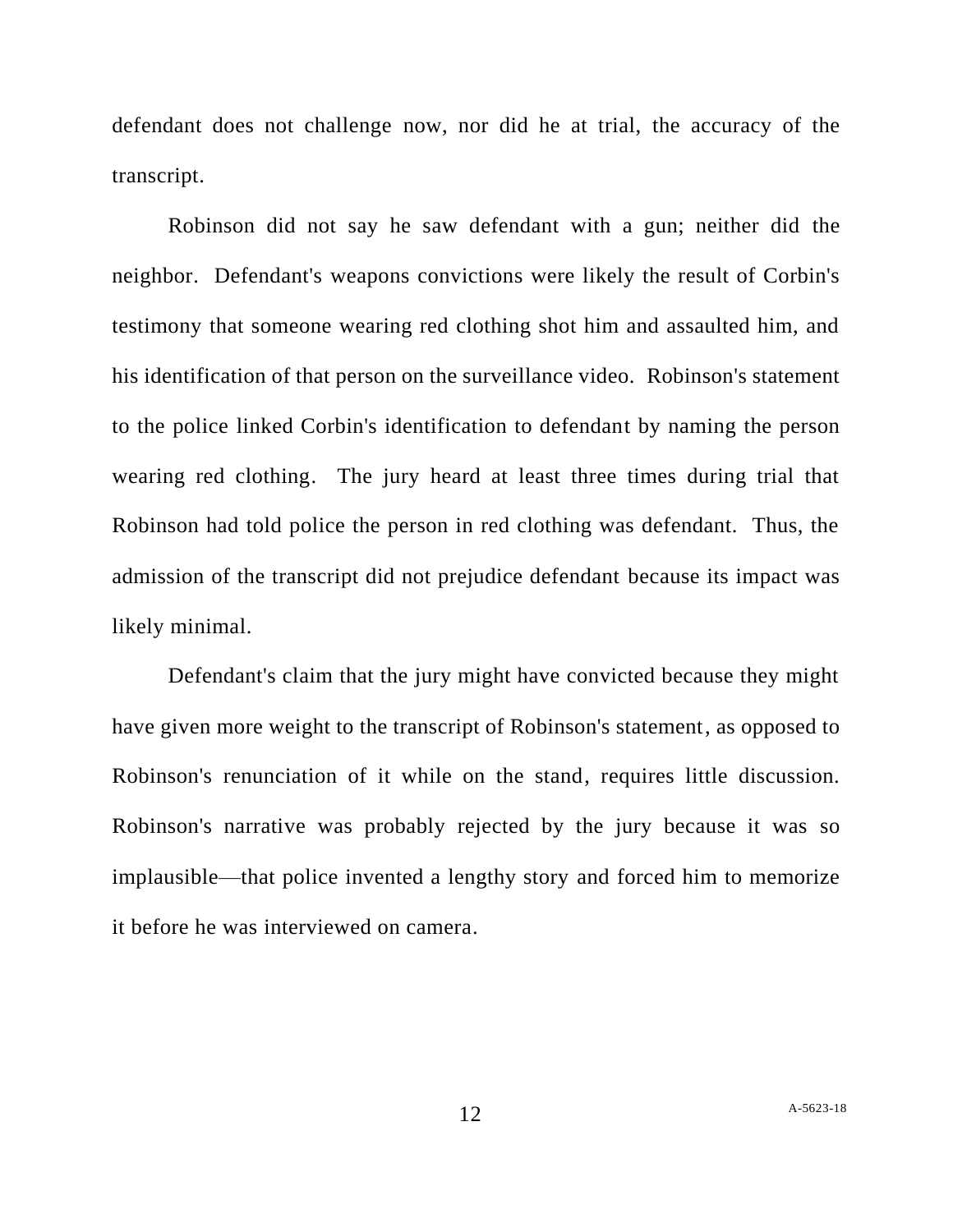Finally, defendant contends that the sentence imposed on him, a NERA eight-year term, is based on unsupported aggravating factors and improperly rejected mitigating factors and is therefore excessive. We do not agree that the judge's analysis did not support the aggravating factors he found. Aggravating factor three, N.J.S.A.  $2C:44-1(a)(3)$ , risk of recidivism, was justified by defendant's prior contacts with the system, and the fact, as the judge noted, that defendant's crimes escalated in intensity over time. Aggravating factor nine, N.J.S.A. 2C:44-1(a)(9), the need to deter, was highly relevant given the violent nature of defendant's conduct.

The judge gave defendant the benefit of the doubt in awarding mitigating factor seven, N.J.S.A. 2C:44-1(b)(7), since his criminal history was mainly in the juvenile court. Nothing about the sentence shocks our conscience. See State v. Roth, 95 N.J. 334, 364-65 (1984). It included terms of parole ineligibility required both under NERA and the Graves Act.

We review sentencing decisions deferentially. State v. Fuentes, 217 N.J. 57, 70 (2014). This means a sentence is affirmed unless the judge violated the sentencing guidelines, found aggravating and mitigating factors not based on competent credible evidence, or misapplied the sentencing guidelines. Roth, 95